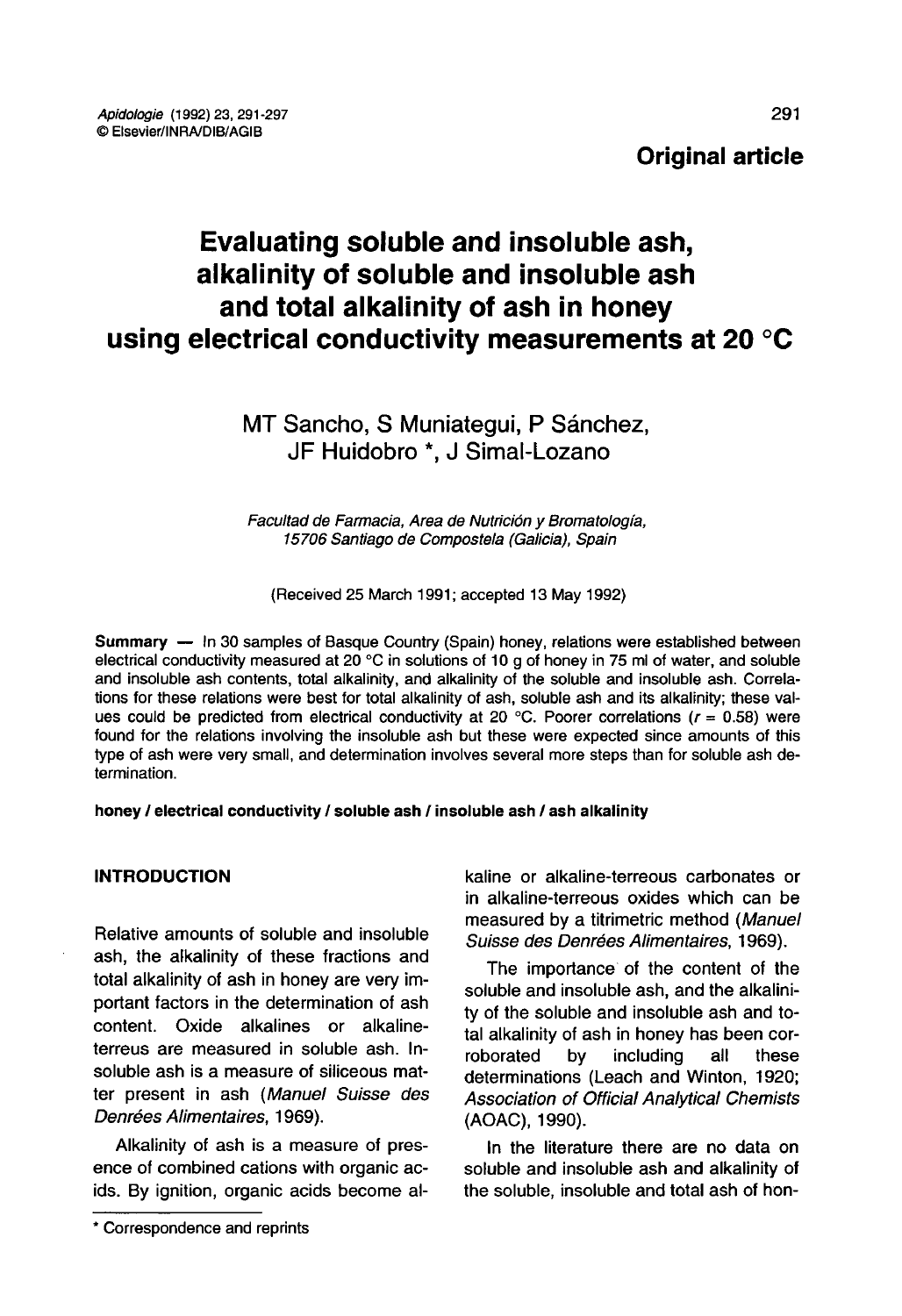eys. Determining these parameters is laborious and time-consuming. In honey, a very good correlation  $(r = 0.9998)$  was found between the electrical conductivity of 20% honey solutions expressed from the honey dry weight (Vorwohl, 1964a, b; Louveaux et al, 1973) and the electrical conductivity measured in solutions of 10 g of honey in 75 ml of water (Sancho et al,  $1991a$ ).

A correlation was found between total ash content and electrical conductivity of 20% honey solutions expressed from honey dry weight (Accorti et al, 1986, 1987). Sancho et al (1991b) found a relation between the total ash and sulphated ash content and the electrical conductivity of 10 g honey dissolved in 75 ml water (White, 1962; AOAC 962.19, 1990).

This study examines the possible relationship between the electrical conductivity of honey and soluble and insoluble ash, specifically the alkalinity of soluble, insoluble and total ash.

#### MATERIALS AND METHODS

#### Samples

The samples consisted of 30 honeys from the Basque Country (Spain) harvested in the autumn of 1987 and described in Sancho et al  $(1991b).$ 

#### **Reagents**

The following reagents were used:

- 0.1 N HCI, prepared from concentrated HCI (Probus),  $d = 1.19$  and concentration = 38%, normalized with 0.1 N sodium carbonate solution prepared from anhydrous sodium carbonate pa, specified as an evaluation standard (Merck Art 6394);

- 0.1 N NaOH, prepared from Probus reagent and normalized with potassium pthallic acid pa, specified as an evaluation standard (Merck Art 4876);

 $-$  10% H<sub>2</sub>SO<sub>4</sub> (p/p), prepared from 95-97% sulphuric acid pa (Merck Art 732).

### Electrical conductivity

Electrical conductivity was measured at 20 °C in solutions of 10 g honey in 75 ml of water (Sancho et al. 1991a).

#### Ash and ash alkalinity

Total ash was determined according to the method of White et al (1962), which is the Official Final Action method in the AOAC (32.120, 1984; 920.181A, 1990).

Soluble ash and its alkalinity were determined according to the method of Leach and Winton (1920), which is the AOAC Official Final Action method for honey (920.181B and 920.181C, 1990). Insoluble ash and its alkalinity were determined according to method of Leach and Winton (1920), which is the AOAC Official Final Action method for honey (900.02D and 900.02F, 1990) as regards sugar and sugar products. 80x 30 mm containers and a 250 W Tungsram infrared lamp (used in place of the 375 W lamp specified by the AOAC (1990), which is not available in Spain) were used.

In the determinations of alkalinity of insoluble and soluble ash, the titration end-point was established by measuring the pH and calculating the second derivative, which gives a more certain end-point prediction than using methyl orange.

The total alkalinity of the ash is the sum of the alkalinities of the soluble and insoluble ash.

All alkalinity values were expressed in ml of 1 N acid per 100 g of sample.

#### RESULTS AND DISCUSSION

Table I presents the experimental electrical conductivity values measured in solu-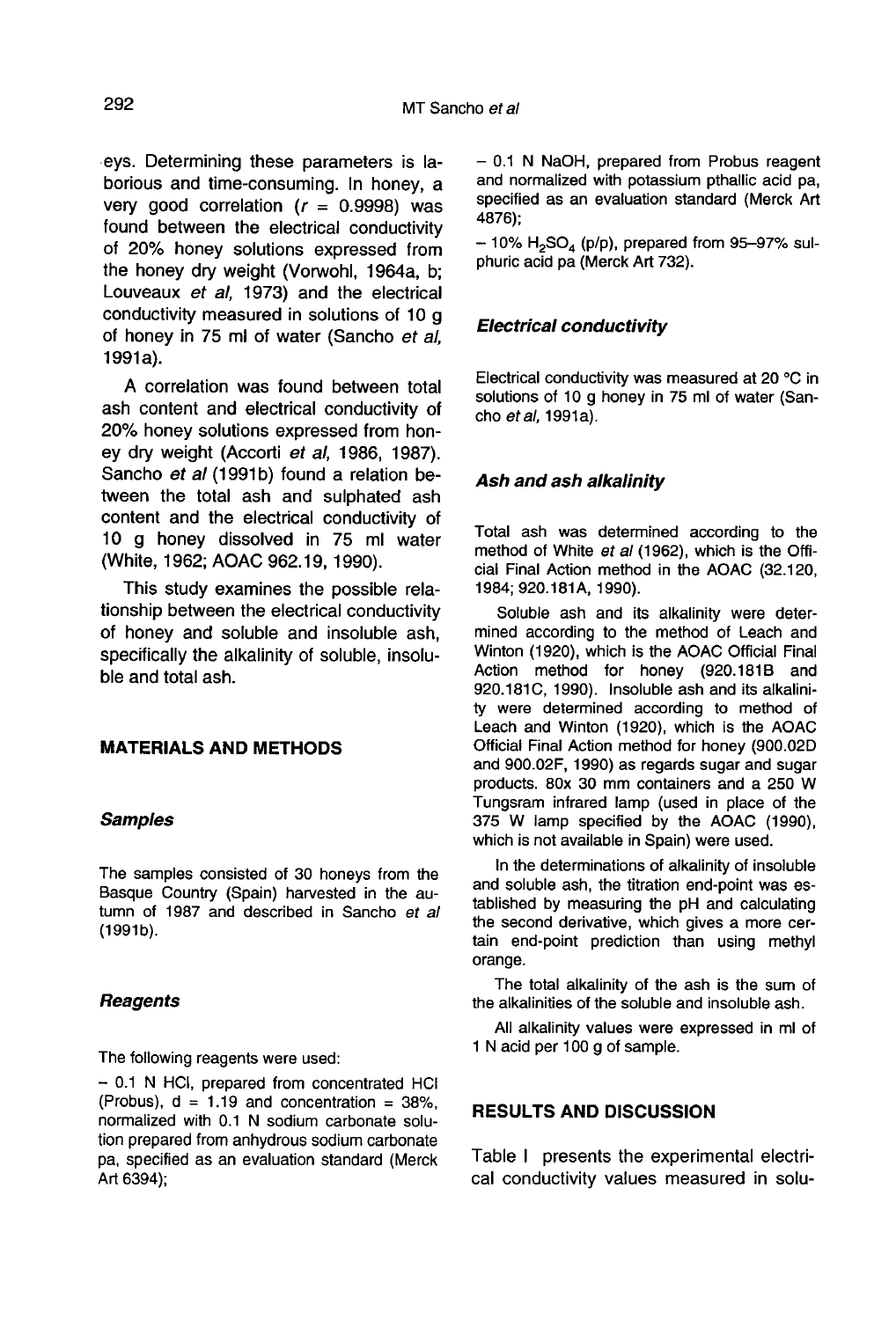| Sample<br>No                   | $10^{-4}$ S $cm^{-1}$ )<br>Electrical | conductivity                                                             |                                                                           | Ash (%)            |                                       |         |                           | Alkalinity of ash (ml of 1 N acid/100 g of honey)     |
|--------------------------------|---------------------------------------|--------------------------------------------------------------------------|---------------------------------------------------------------------------|--------------------|---------------------------------------|---------|---------------------------|-------------------------------------------------------|
|                                | matter <sup>1</sup><br>ξ              | matter <sup>2</sup><br>Humid                                             | Total                                                                     | Soluble            | Insoluble                             | Soluble | Insoluble                 | Total                                                 |
|                                |                                       |                                                                          |                                                                           |                    |                                       |         |                           |                                                       |
|                                |                                       |                                                                          | 0.50                                                                      | न<br>0.41          | 0.09                                  |         |                           | 7.37                                                  |
|                                |                                       |                                                                          |                                                                           | 0.14               | 0.08                                  |         |                           |                                                       |
|                                |                                       |                                                                          |                                                                           | $\overline{0}$ .11 |                                       |         |                           |                                                       |
|                                |                                       |                                                                          |                                                                           |                    |                                       |         |                           |                                                       |
|                                |                                       |                                                                          |                                                                           |                    |                                       |         |                           |                                                       |
|                                |                                       |                                                                          |                                                                           |                    |                                       |         |                           |                                                       |
|                                |                                       |                                                                          |                                                                           |                    |                                       |         |                           |                                                       |
| $\circ$ $\sim$ $\circ$ $\circ$ |                                       |                                                                          | $\begin{array}{c}\n 81492600 \\ 0000000 \\ 0000000 \\ \end{array}$        | endread<br>Endre   | 8868888<br>8868888                    |         | 7.5278888868887878        | ង ឌុ ៦ ខ ខ ១ ១ ឌុ ឌុ ឌុ ឌ<br>តាំង ១ ខ ១ ១ ឌុ ឌុ ឌុ ឌុ |
|                                |                                       |                                                                          |                                                                           |                    |                                       |         |                           |                                                       |
| ္                              |                                       |                                                                          |                                                                           | 0.19               | 0.04                                  |         |                           |                                                       |
|                                |                                       |                                                                          |                                                                           | 0.12               |                                       |         |                           |                                                       |
|                                |                                       |                                                                          |                                                                           | 0.06               |                                       |         |                           |                                                       |
|                                |                                       |                                                                          |                                                                           |                    |                                       |         |                           |                                                       |
|                                |                                       |                                                                          |                                                                           |                    |                                       |         |                           |                                                       |
|                                |                                       |                                                                          |                                                                           |                    |                                       |         |                           |                                                       |
|                                |                                       |                                                                          |                                                                           |                    |                                       |         |                           |                                                       |
|                                |                                       | conversion de consegue de consegue<br>conversion de consegue de consegue | $\begin{array}{c} 8997777889989974996 \\ 0000000000000000000 \end{array}$ | 2832777888         | 8888588888868589<br>99999999999999999 |         | $48575883858788568828777$ |                                                       |
|                                |                                       |                                                                          |                                                                           |                    |                                       |         |                           |                                                       |
|                                |                                       |                                                                          |                                                                           |                    |                                       |         |                           |                                                       |
|                                |                                       |                                                                          |                                                                           |                    |                                       |         |                           |                                                       |
|                                |                                       |                                                                          |                                                                           |                    |                                       |         |                           |                                                       |
|                                |                                       |                                                                          |                                                                           |                    |                                       |         |                           |                                                       |
|                                |                                       | 3.6                                                                      | 0.18                                                                      | 0.14               |                                       |         |                           | 2.86                                                  |
|                                |                                       | $\overline{6}$                                                           | 0.45                                                                      | 0.40               |                                       |         |                           | 6.07                                                  |
|                                |                                       | 4.5                                                                      | 0.32                                                                      | 0.19               |                                       |         |                           |                                                       |
|                                |                                       | 57                                                                       | 0.22                                                                      |                    |                                       |         |                           |                                                       |
|                                |                                       | 6.0                                                                      | 0.35                                                                      | 0.22               |                                       |         |                           |                                                       |
|                                | G                                     | $\frac{4}{4}$                                                            | 0.26                                                                      | $\frac{2}{10}$     | 0.14                                  |         |                           |                                                       |
|                                |                                       | ล -<br>จี - 5                                                            | 0.08                                                                      | 88<br>0.32         | 88<br>88                              |         |                           | $\frac{8}{5}$                                         |
|                                | စာ                                    |                                                                          | $\frac{1}{2}$                                                             |                    |                                       |         |                           |                                                       |
|                                |                                       |                                                                          |                                                                           |                    |                                       |         |                           |                                                       |

Alkalinity of ash in honey

293

1 Measured in solutions of 20% dry matter (Vorwohl, 1964a,b). <sup>2</sup> Measured in solutions containing 10 g honey in 75 ml of water (Sancho et al, 1991a).

Table I. Electrical conductivity at 20 °C and measured ash values in Basque Country honeys.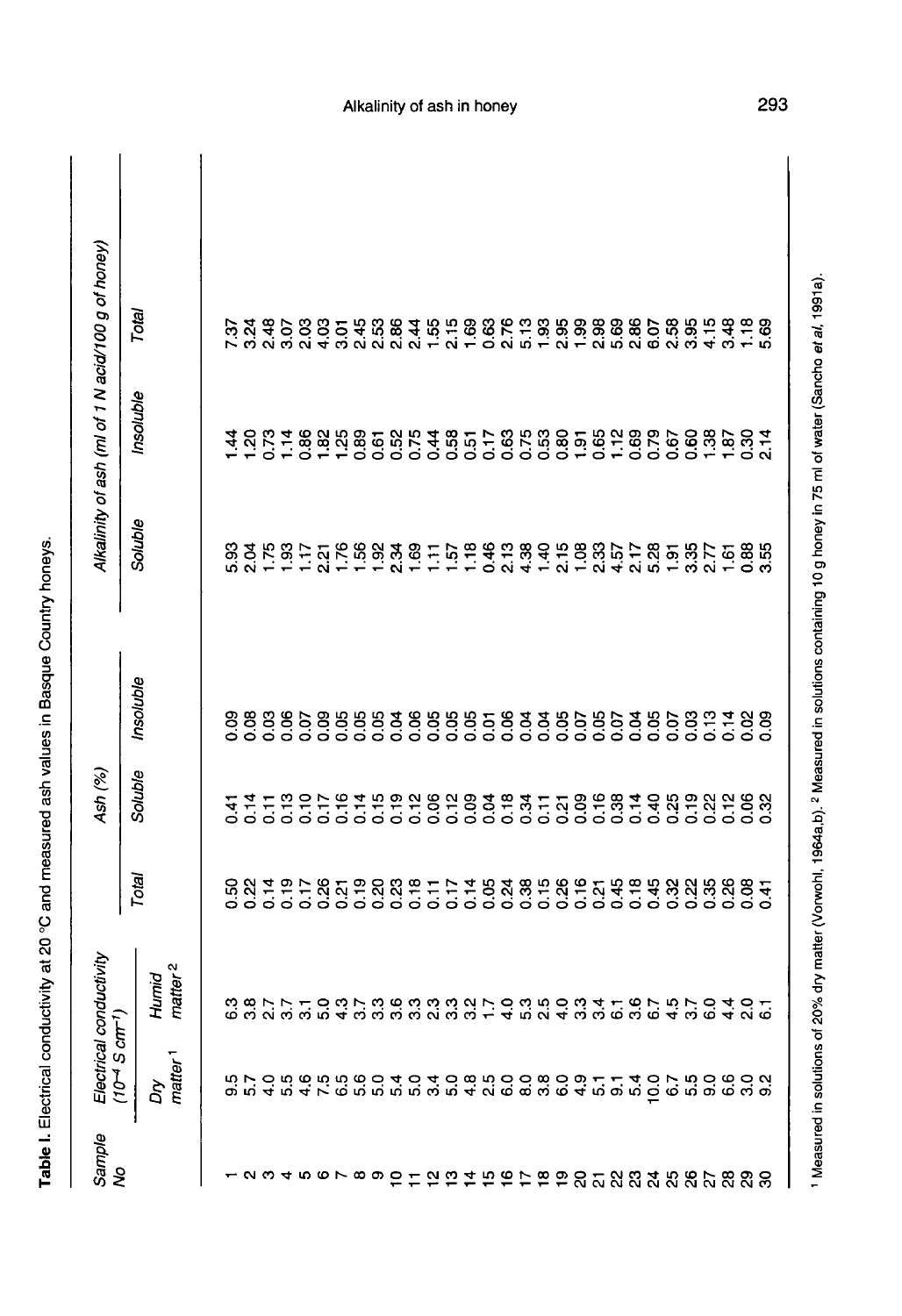Table II. Relationships between the electrical conductivity  $(10^{-4} S cm^{-1})$  measured in solutions containing 10 g honey in 75 ml of water (Sancho et al, 1991a) and soluble and insoluble ash (%) and the alkalinity of the soluble, insoluble and total alkalinity of ash (ml 1 N acid/100 g of honey).

|                                                                                          |                                                                                                                                                                                                                                                                       |                                      | O                                                                                 |
|------------------------------------------------------------------------------------------|-----------------------------------------------------------------------------------------------------------------------------------------------------------------------------------------------------------------------------------------------------------------------|--------------------------------------|-----------------------------------------------------------------------------------|
| % Soluble ash<br>% Insoluble ash<br>Alkalinity of soluble ash<br>Total alkalinity of ash | $= 0.070$ x electrical conductivity $-0.102$<br>$= 0.0126$ x electrical conductivity +0.0092<br>$= 0.85$ x electrical conductivity $-1.11$<br>Alkalinity of insoluble ash = $0.225$ x electrical conductivity +0.0315<br>$= 1.093$ x electrical conductivity $-1.167$ | 0.91<br>0.58<br>0.85<br>0.58<br>0.93 | $0.79 - 0.96$<br>$0.36 - 0.79$<br>$0.67 - 0.93$<br>$0.36 - 0.79$<br>$0.84 - 0.96$ |

 $N = 30$ ;  $r =$  correlation coefficient;  $Q =$  significance level of correlation for a 95% confidence interval (David, 1938).

Table III. Student's *t*-test applied to the differences between value pairs (predicted values and experimental values) of the different types of ash and alkalinity of ash contents in honey.

|            | Ash $(%)$ |           | Alkalinity of ash (ml of 1 N acid/100 g of honey) |           |          |  |
|------------|-----------|-----------|---------------------------------------------------|-----------|----------|--|
|            | Soluble   | Insoluble | Soluble                                           | Insoluble | Total    |  |
| DМ         | $-0.017$  | $-0.0080$ | $-0.234$                                          | $-0.189$  | $-0.393$ |  |
| STD dev    | 0.1519    | 0.0275    | 1.849                                             | 0.5534    | 2.268    |  |
| <b>SEM</b> | 0.0277    | 0.0050    | 0.338                                             | 0.1010    | 0.4140   |  |
| DF         | 29        | 29        | 29                                                | 29        | 29       |  |
| t-value    | $-0.60$   | $-1.60$   | $-0.69$                                           | $-1.87$   | $-0.95$  |  |

 $t = 2.045$  for  $P < 0.05$ ; DM: Difference between means; STD dev: Standard deviation; SEM: Standard error of the mean (S/VN); DF: Degrees of freedom.

tions of 20% dry matter (Vorwohl, 1964a, b) and in solutions containing 10 g of honey in 75 ml of water (Sancho et al, 1991a), the experimental values of total ash, soluble and insoluble ash content, alkalinity of soluble and insoluble ash and total alkalinity of ash.

The mean soluble ash content (with the real values) was 0.18% (0.04-0.41%) and its mean alkalinity was 2.21 ml of 1 N acid/ 100 g honey (0.46-5.93). The mean insoluble ash content was 0.06% (0.01-0.14) and its alkalinity was 0.92 ml of 1 N acid/ 100 g honey (0.17-1.91). Total ash alkalinity varied between 0.63-7.37 ml of 1 N acid/100 g honey and the mean value was 3.16 ml of 1 N acid/100 g honey.

Linear regression indicated that linear relationships existed between electrical conductivity measured at 20 °C in solutions containing 10 g of honey in 75 ml of water paired with the soluble and insoluble ash contents, total alkalinity and alkalinity of the soluble and insoluble ash (table II).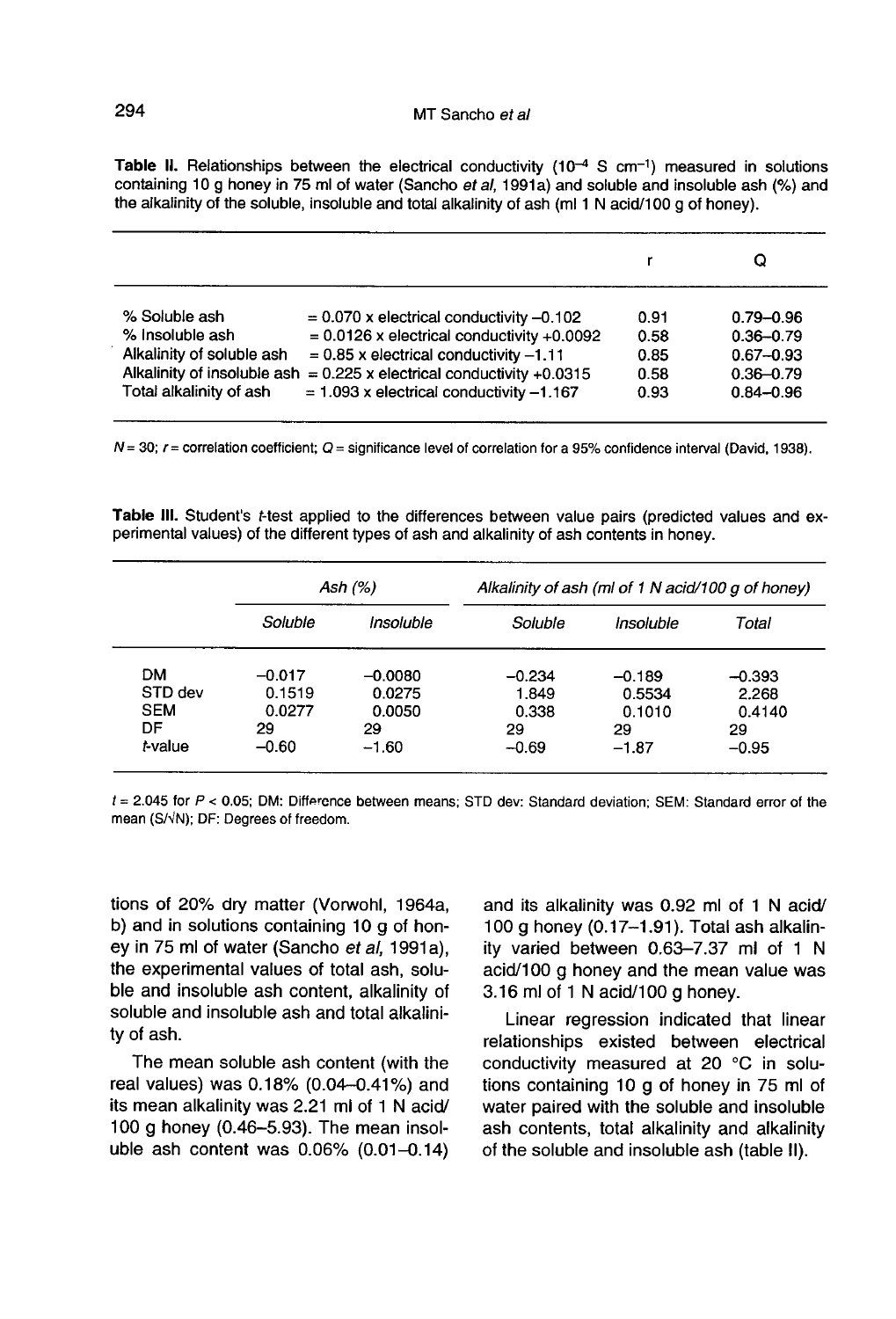Student's t-test was applied to the differences between value pairs (predicted and experimental values), and did not reveal significant differences at the  $P < 0.05$  significance level for soluble and insoluble ash and their alkalinity, or for total alkalinity of the ash (table III). This shows that a quick and easy method of measurement such as that of electrical conductivity at 20 °C can be used to predict values of these parameters in honey.

For the honeys analyzed, the soluble and insoluble ash contents, total alkalinity, and alkalinity of the soluble and insoluble ash can be estimated from the values of electrical conductivity at 20 °C measured in solutions of 10 g honey in 75 ml water.

#### ACKNOWLEDGMENTS

We thank the Departamento de Agricultura y Pesca of the Basque Govemment for the grant awarded to MT Sancho Ortiz to carry out this study, and also the Associations of Basque Country beekeepers for supplying the samples in this study. We are grateful to Drs MC Carollo Limeres, Department of Statistics and R Cancela Rey, Department of Computing Services, University of Santiago de Compostela, for their assistance with the statistical analysis of the data.

Résumé — Évaluation de la teneur en cendres solubles et en cendres insolubles, de leur alcalinité et de l'alcalinité totale des cendres dans les miels à l'aide de la conductibilité électrique mesurée à 20 °C. Trente échantillons de miel provenant du Pays Basque ont été récoltés à l'automne 1987. Les cendres solubles (cs) et leur alcalinité, de même que les cendres insolubles (ci) et leur alcalinité, ont été déterminées selon les méthodes de Leach et Winton (1920), reconnues<br>comme méthodes officielles par méthodes officielles par l'Association of Official Analytical Chemists

(AOAC) respectivement pour l'analyse des miels (930.181B et 920.181C, 1990) et pour l'analyse des sucres et des produits sucrés (900.02D et 900.02F, 1990). Lors de la détermination de l'alcalinité des cs et des ci, le point final de la titration a été fixé en mesurant le pH et en calculant le second dérivé, ce qui fournit une prévision du point final plus sûre qu'avec le méthylorange. L'alcalinité totale des cendres est la somme des alcalinités des cs et des ci. La conductivité électrique a été mesurée à 20 °C dans des solutions de 10 g de miel dans 75 ml d'eau (Sancho et al. 1991a). Le tableau I donne les valeurs de la conductibilité électrique, les valeurs expérimentales de la teneur en cendres totales, en cs et en ci et l'alcalinité de chacunes d'entre elles. La régression linéaire indique qu'il existe des relations linéaires entre la conductivité électrique mesurée à 20 °C et les teneurs en cs et en ci, l'alcalinité totale et l'alcalinité des cs et des ci (tableau II). Le test t de Student a été appliqué aux différences entre les couples de valeurs (valeur prédite et valeur expérimentale). Il n'a pas montré de différence significative au seuil  $P < 0.05$  pour les  $cs$ , les  $ci$  et leur alcalinité respective, ni pour l'alcalinité totale des cendres (tableau III). Ceci montre qu'une mesure rapide et facile telle que la conductibilité électrique à 20 °C peut être utilisée pour prédire les valeurs de ces paramètres.

miel / conductibilité électrique / cendres solubles / cendres insolubles / alcalinité

Zusammenfassung — Berechnung der löslichen und unlöslichen Asche, der Alkalität der löslichen und unlöslichen Asche und der Gesamtalkalität der Asche von Honigen durch Messung der elektrischen Leitfähigkeit bei 20 °C. In dieser Studie werden die möglichen Beziehungen zwischen der elektrischen Leitfä-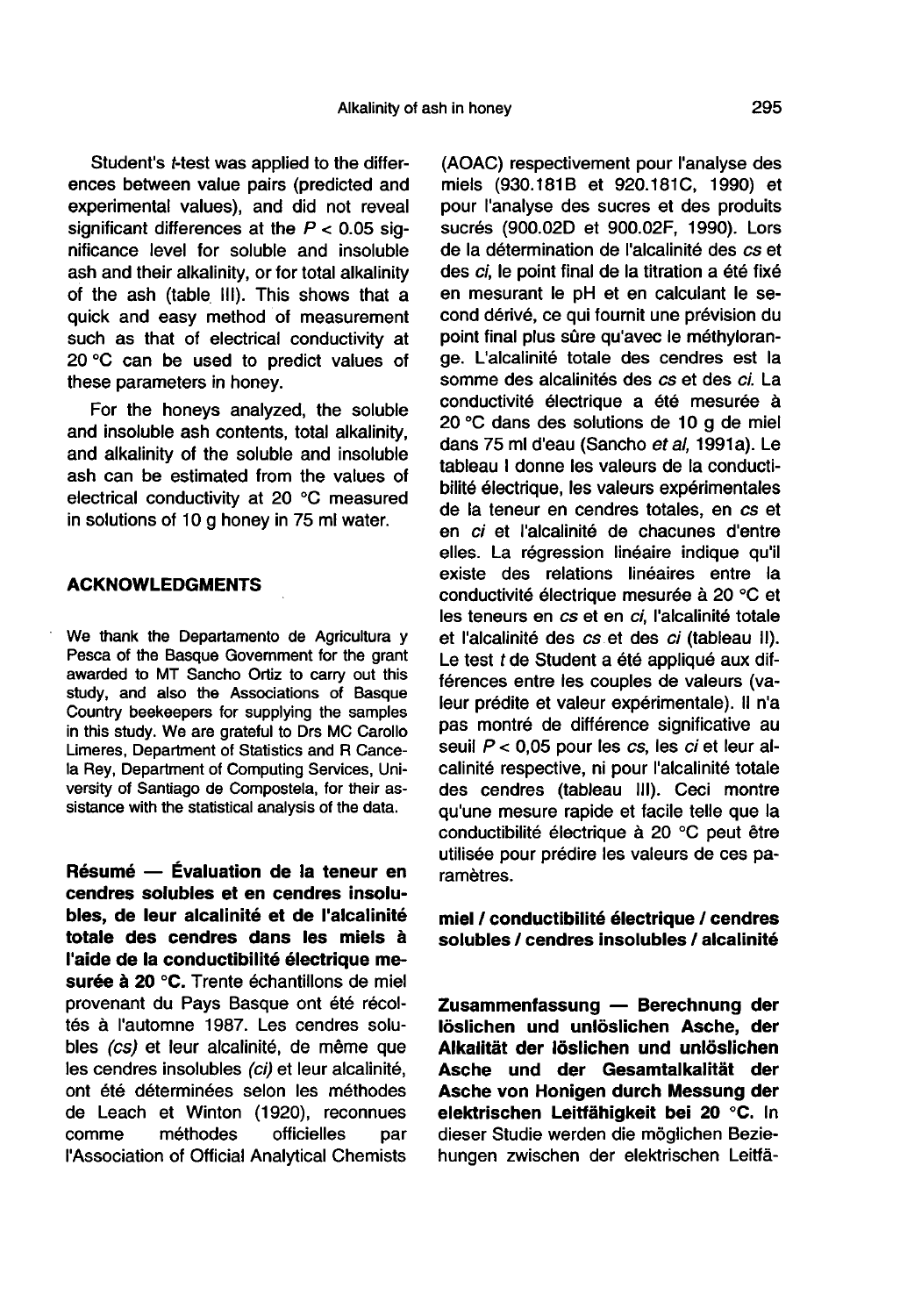higkeit des Honigs (die schnell und einfach zu messen ist) und der löslichen und unlöslichen Asche sowie der Alkalität der löslichen, unlöslichen Asche und der Gesamtalkalität untersucht. Untersucht wurden 30 Honigproben aus der Herbsternte 1987 des Baskenlandes, Spanien. Die lösliche Asche und ihre Alkalität wurden nach den Leach und Winton-Methoden (1920) untersucht, die in den AOAC-Untersuchungsmethoden für Honig offiziell anerkannt sind (920.1818 und 920.181C, 1990). Die unlösliche Asche und ihre Alkalität wurden ebenfalls nach den Leach und Winton-Methoden (1920) untersucht, die nach AOAC (900.02D und 900.02F) offizielle Methoden für Zucker und Zuckerprodukte. Bei der Bestimmung der Alkalität der unlöslichen und löslichen Asche wurde der Endpunkt der Titration durch Messung des pH und Berechnung des zweiten Derivats festgesetzt, wodurch eine präzisere Voraussage des Endpunkts gewonnen wird als durch Methylorange. Die Gesamtalkalität der Asche ist die Summe aus den Alkalitäten von gelöster und ungelöster Asche. Die elektrische Leitfähigkeit wurde bei 20 °C in einer Lösung von 10.00 g Honig in 75 ml Wasser gemessen (Sancho et al, 1991a). Tabelle I gibt die Werte der elektrischen Leitfähigkeit, die experimentellen Werte der Gesamtasche, des löslichen und unlöslichen Aschegehalts, der Alkalität der löslichen und der unlöslichen Asche und der Gesamtalkalität der Asche. Die lineare Regression weist auf eine lineare Beziehung zwischen elektrischer Leitfähigkeit gemessen bei 20 °C und des löslichen wie des unlöslichen Aschegehalts, der Gesamtalkalität und der Alkalität der löslichen und der unlöslichen Asche (Tabelle II). Die Unterschiede zwischen den Datenpaaren (vorausgesagter Wert und experimenteller Wert) wurden mit Student's t-test geprüft; es ergaben sich weder für die lösliche und unlösliche Asche und ihre Alklalität, noch für die Ge-

samtalkalität der Asche signifikante Unterschiede für den Vertrauensbereich P< 0.05 (Tabelle III). Dies zeigt, daß eine rasche und einfache Meßmethode wie die Bestimmung der elektrischen Leitfähigkeit bei 20 °C zur Schätzung dieser Parameter im Honig benutzt werden kann.

#### Honig / Leitfähigkeit / löslichen Asche / unlöslichen Asche / Asche Alkalität

#### **REFERENCES**

- Accorti M, Piazza MG, Persano Oddo L (1986) Conduttività elettrica e ceneri nei mieli. Apicolt Mod 77 (4), 165-167
- Accorti M, Piazza MG, Persano Oddo L (1987) La condutividad eléctrica y el contenido en cenizas de la miel. Apiacta 22, 19-20
- Association of Official Analytical Chemists (1984) Official Methods of Analysis. Arlington, VA, 14th
- Association of Official Analytical Chemists (1990) Official Methods of Analysis. Arlington, VA, 15th
- David FN (1938) Tables of the Ordinates and Probability Integral of the Distribution of the Correlation Coefficient in Small Sample. The Biometrika Office, London. In: Sachs L (1978) Estadistica Aplicada. Springer-Verlag, Berlin, 355-360
- Leach AE, Winton AL (1920) Food Inspection and Analysis. 4th edn, p 654
- Louveaux J, Pourtallier MP, Vorwohl G (1973) Méthodes d'analyses des miels. Conductivité. Bull Apic 16, 7 pp
- Office Central Fédéral des Imprimés et du Matériel (1974) Manuel Suisse des Denrées Alimentaires. Berne
- Sancho MT, Muniategui S, Huidobro JF, Simal J (1991a) Correlation between the electrical conductivity of honey in humid matter and dry matter. Apidologie 22, 221-227
- Sancho MT, Muniategui S, Sanchez P, Huidobro JF, Simal J (1991b) Relationships between electrical conductivity and total and